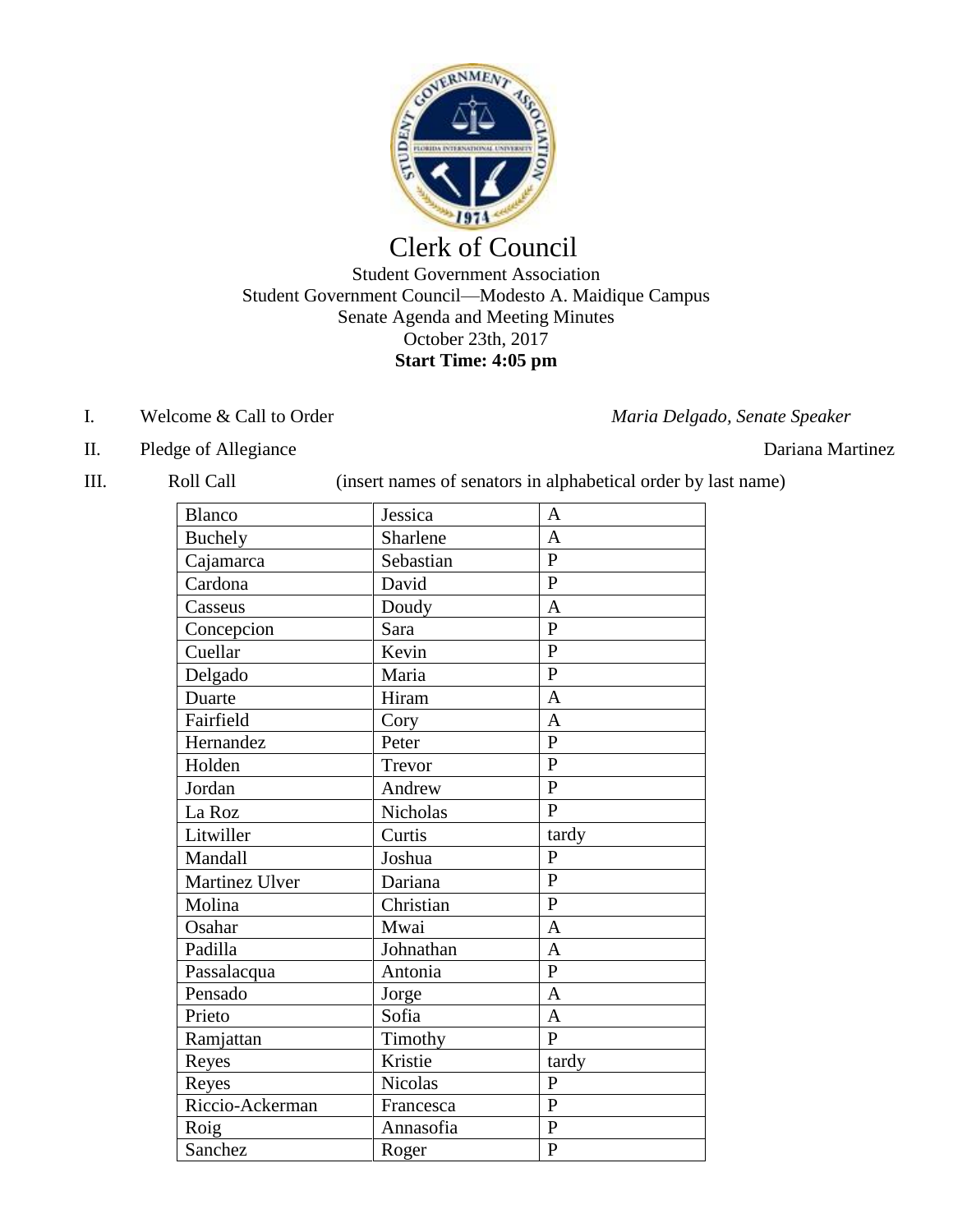| Sardinas   | Allison       |  |
|------------|---------------|--|
| Toussaint  | Cassidie-Anne |  |
| Vargas     | Paulo         |  |
| Watson     | Aujanae       |  |
| Williamson | Cristina      |  |
|            |               |  |

### IV. Approval of the minutes

• Senator Ramjattan moves to approve the minutes, Senator Watson seconds. Motion passes

### V. Old Business

- VI. Election of Finance Committee Members
	- A. Election of the Finance Committee Graduate Senator
		- Senator Roig moves to table for next meeting, Senator Cuellar seconds. Motion passes
		- Senator Delgado struck the motion
		- Senator Cuellar moves to open nominations, Senator Sanchez seconds. Motion passes
		- Senator Jordan nominates Senator Reyes, Senator Reyes accepts
		- Senator Ramjattan moves to close nominations, Senator Molina seconds. Motion passes
		- Senator Riccio-Ackerman moves to open a Q&A for 3min, Senator Jordan seconds. Motion passes
		- Senator Ramjattan moves to close Q&As, Senator Hernandez seconds.
		- Senator Sanchez moves into voting procedures, Senator Ramjattan seconds. Motion passes
		- Confirmed, everyone said, "aye"
- VII. New Business
	- Confirmation of Cabinet Positions
		- A. Confirmation of the Secretary of Diversity and Inclusion Miguel Valdes
	- Senator Ramjattan moves to go inot voting procedure, Senator Passalacqua seconds. Motion passes
	- Confirmed, everyone said, "aye"
	- Senator Jordan moves to go back to Old business, Senator Ramjattan seconds. Motion passes
		- B. Confirmation of the Elections Commissioner Nicolas Hinostroza
			- Senator Ramjattan moves to go into voting procedure, Senator Vargas seconds. Motion passes
			- Confirmed, everyone said, "aye"